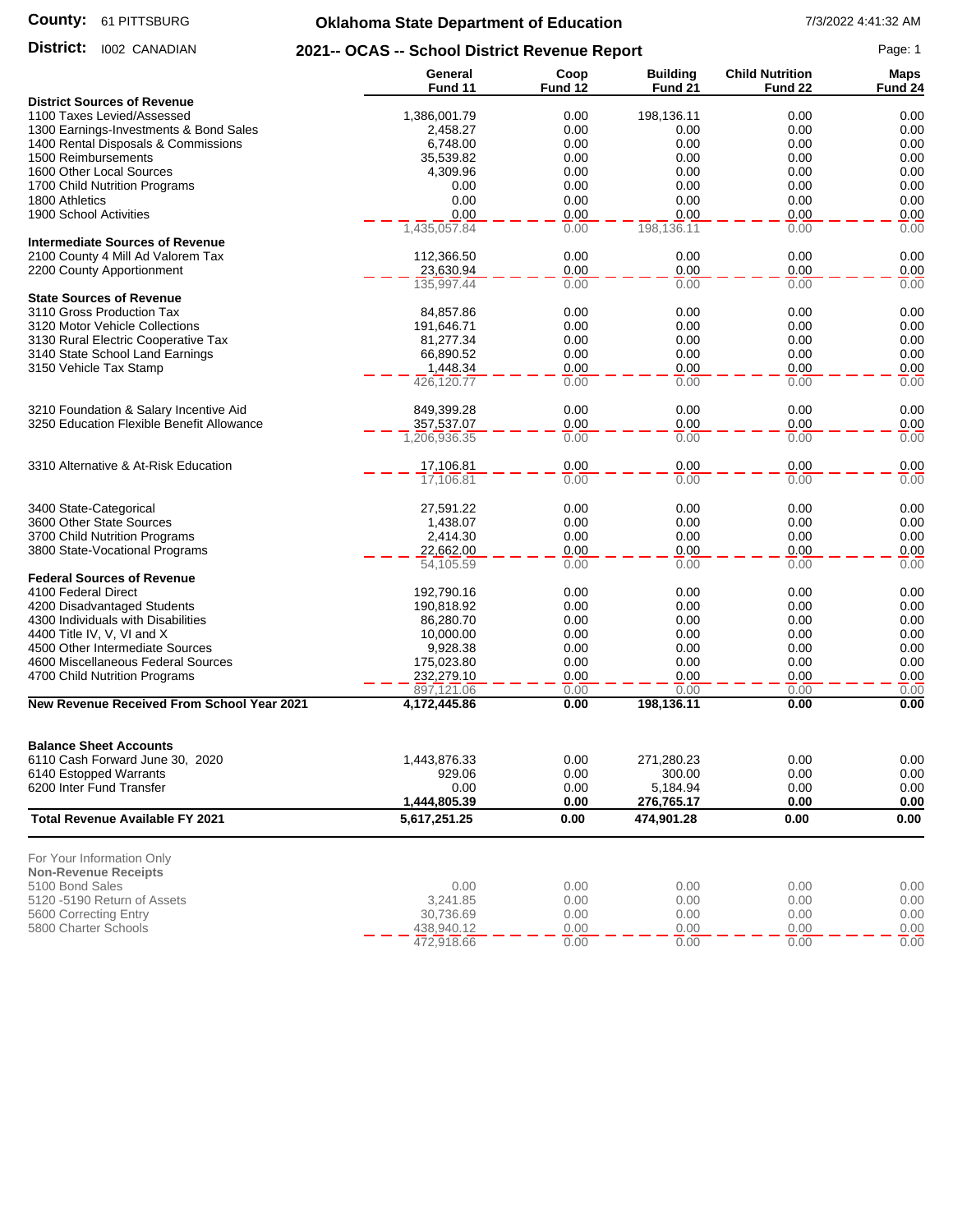#### **County:** 61 PITTSBURG

# **Oklahoma State Department of Education** 7/3/2022 4:41:32 AM

### **District:** 1002 **Page: 2 2021-- OCAS -- School District Revenue Report** Page: 2

|                                                           | <b>Municipal Levy</b> | <b>ChildCare</b> | <b>Bond</b>        | <b>Sinking</b> | <b>Endowment</b> |
|-----------------------------------------------------------|-----------------------|------------------|--------------------|----------------|------------------|
| <b>District Sources of Revenue</b>                        | Fund 25               | Fund 26          | <b>Funds 31-39</b> | Fund 41        | Fund 50          |
| 1100 Taxes Levied/Assessed                                | 0.00                  | 0.00             | 0.00               | 812.64         | 0.00             |
| 1300 Earnings-Investments & Bond Sales                    | 0.00                  | 0.00             | 0.00               | 0.00           | 0.00             |
| 1400 Rental Disposals & Commissions                       | 0.00                  | 0.00             | 0.00               | 0.00           | 0.00             |
| 1500 Reimbursements                                       | 0.00                  | 0.00             | 0.00               | 0.00           | 0.00             |
| 1600 Other Local Sources                                  | 0.00                  | 0.00             | 0.00               | 0.00           | 0.00             |
| 1700 Child Nutrition Programs                             | 0.00                  | 0.00             | 0.00               | 0.00           | 0.00             |
| 1800 Athletics                                            | 0.00                  | 0.00             | 0.00               | 0.00           | 0.00             |
| 1900 School Activities                                    | 0.00<br>0.00          | 0.00<br>0.00     | 0.00<br>0.00       | 0.00<br>812.64 | 0.00<br>0.00     |
| <b>Intermediate Sources of Revenue</b>                    |                       |                  |                    |                |                  |
| 2100 County 4 Mill Ad Valorem Tax                         | 0.00                  | 0.00             | 0.00               | 0.00           | 0.00             |
| 2200 County Apportionment                                 | 0.00                  | 0.00             | 0.00               | 0.00           | 0.00             |
|                                                           | 0.00                  | 0.00             | 0.00               | 0.00           | 0.00             |
| <b>State Sources of Revenue</b>                           |                       |                  |                    |                |                  |
| 3110 Gross Production Tax                                 | 0.00                  | 0.00             | 0.00               | 0.00           | 0.00             |
| 3120 Motor Vehicle Collections                            | 0.00                  | 0.00             | 0.00               | 0.00           | 0.00             |
| 3130 Rural Electric Cooperative Tax                       | 0.00                  | 0.00<br>0.00     | 0.00               | 0.00           | 0.00<br>0.00     |
| 3140 State School Land Earnings<br>3150 Vehicle Tax Stamp | 0.00<br>0.00          | 0.00             | 0.00<br>0.00       | 0.00<br>0.00   | 0.00             |
|                                                           | 0.00                  | 0.00             | 0.00               | 0.00           | 0.00             |
|                                                           |                       |                  |                    |                |                  |
| 3210 Foundation & Salary Incentive Aid                    | 0.00                  | 0.00             | 0.00               | 0.00           | 0.00             |
| 3250 Education Flexible Benefit Allowance                 | 0.00                  | 0.00             | 0.00               | 0.00           | 0.00             |
|                                                           | 0.00                  | 0.00             | 0.00               | 0.00           | 0.00             |
|                                                           |                       |                  |                    |                |                  |
| 3310 Alternative & At-Risk Education                      | 0.00<br>0.00          | 0.00<br>0.00     | 0.00<br>0.00       | 0.00<br>0.00   | 0.00<br>0.00     |
|                                                           |                       |                  |                    |                |                  |
| 3400 State-Categorical                                    | 0.00                  | 0.00             | 0.00               | 0.00           | 0.00             |
| 3600 Other State Sources                                  | 0.00                  | 0.00             | 0.00               | 0.00           | 0.00             |
| 3700 Child Nutrition Programs                             | 0.00                  | 0.00             | 0.00               | 0.00           | 0.00             |
| 3800 State-Vocational Programs                            | 0.00                  | 0.00             | 0.00               | 0.00           | 0.00             |
|                                                           | 0.00                  | 0.00             | 0.00               | 0.00           | 0.00             |
| <b>Federal Sources of Revenue</b>                         |                       |                  |                    |                |                  |
| 4100 Federal Direct<br>4200 Disadvantaged Students        | 0.00<br>0.00          | 0.00<br>0.00     | 0.00<br>0.00       | 0.00<br>0.00   | 0.00<br>0.00     |
| 4300 Individuals with Disabilities                        | 0.00                  | 0.00             | 0.00               | 0.00           | 0.00             |
| 4400 Title IV, V, VI and X                                | 0.00                  | 0.00             | 0.00               | 0.00           | 0.00             |
| 4500 Other Intermediate Sources                           | 0.00                  | 0.00             | 0.00               | 0.00           | 0.00             |
| 4600 Miscellaneous Federal Sources                        | 0.00                  | 0.00             | 0.00               | 0.00           | 0.00             |
| 4700 Child Nutrition Programs                             | 0.00                  | 0.00             | 0.00               | 0.00           | 0.00             |
|                                                           | 0.00                  | 0.00             | 0.00               | 0.00           | 0.00             |
| <b>New Revenue Received From School Year 2021</b>         | 0.00                  | 0.00             | 0.00               | 812.64         | 0.00             |
| <b>Balance Sheet Accounts</b>                             |                       |                  |                    |                |                  |
| 6110 Cash Forward June 30, 2020                           | 0.00                  | 0.00             | 0.00               | 4,894.16       | 0.00             |
| 6140 Estopped Warrants                                    | 0.00                  | 0.00             | 0.00               | 0.00           | 0.00             |
| 6200 Inter Fund Transfer                                  | 0.00                  | 0.00             | 0.00               | $-5,184.94$    | 0.00             |
|                                                           | 0.00                  | 0.00             | 0.00               | $-290.78$      | 0.00             |
| <b>Total Revenue Available FY 2021</b>                    | 0.00                  | 0.00             | 0.00               | 521.86         | 0.00             |
| For Your Information Only                                 |                       |                  |                    |                |                  |
| <b>Non-Revenue Receipts</b>                               |                       |                  |                    |                |                  |
| 5100 Bond Sales                                           | 0.00                  | 0.00             | 875,356.49         | 0.00           | 0.00             |
| 5120 -5190 Return of Assets                               | 0.00                  | 0.00             | 0.00               | 0.00           | 0.00             |
| 5600 Correcting Entry<br>5800 Charter Schools             | 0.00<br>0.00          | 0.00<br>0.00     | 0.00<br>0.00       | 0.00<br>0.00   | 0.00<br>0.00     |
|                                                           | 0.00                  | 0.00             | 875,356.49         | 0.00           | 0.00             |
|                                                           |                       |                  |                    |                |                  |